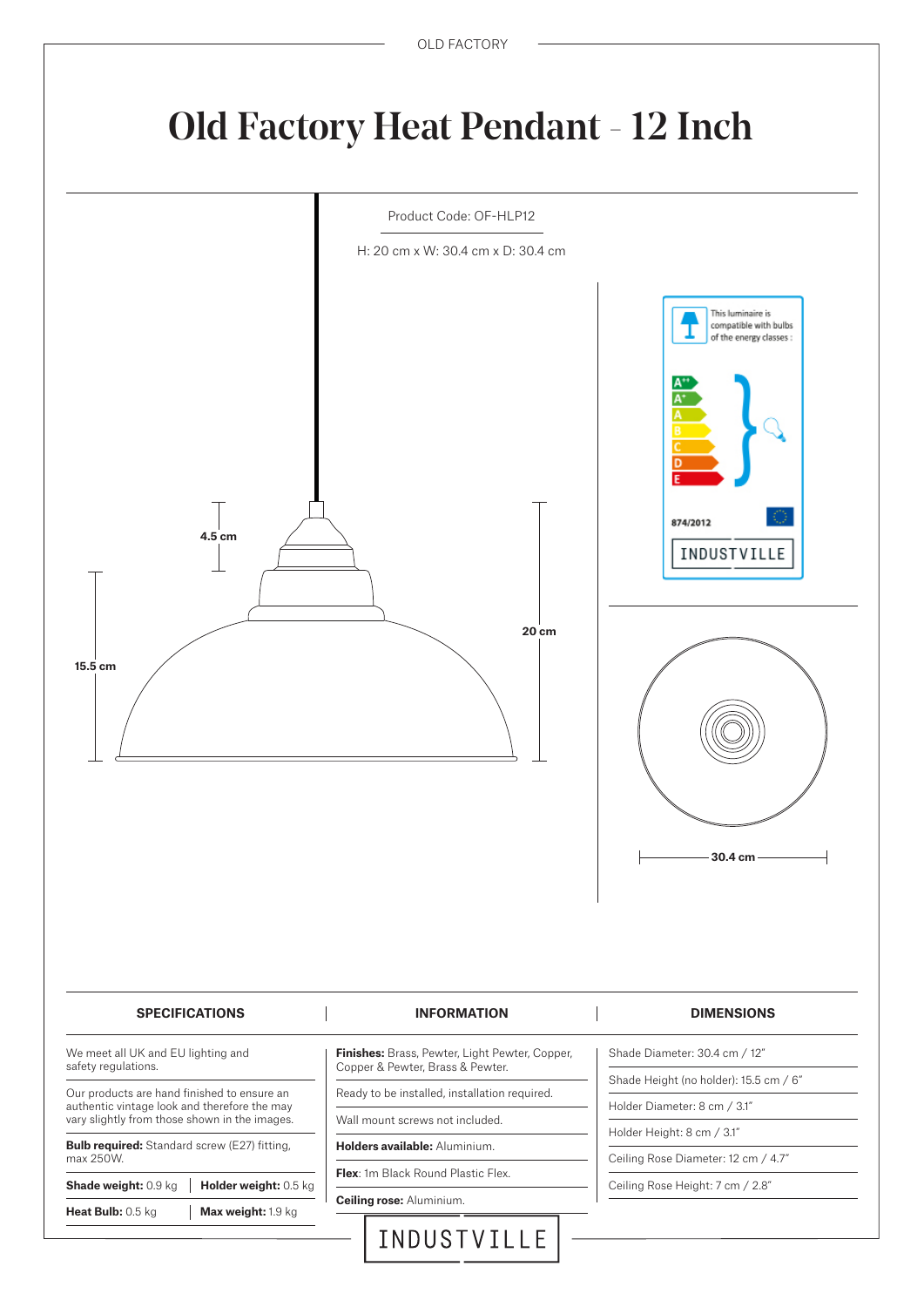# Old Factory Heat Cord Set ES E27 Bulb Holder



## **SPECIFICATIONS INFORMATION DIMENSIONS**

We meet all UK and EU lighting and safety regulations.

Our products are hand finished to ensure an authentic vintage look and therefore the may vary slightly from those shown in the images.

**Bulb required:** Standard screw (E27) fitting, max 250W.

**Weight:** 0.5 kg

- **Finishes:** Aluminium.
- Ready to be installed, installation required.

Wall mount screws not included.

**Ceiling rose:** Aluminium.

**Flex:** 1m Black Round Plastic Flex.

- Bulb Holder Diameter: 8 cm / 3.1" Bulb Holder Height: 12 cm / 4.7"
- Ceiling Rose Diameter: 12 cm / 4.7"
- Ceiling Rose Height: 2 cm / 0.8"

Full Drop: 114 cm / 44.8"